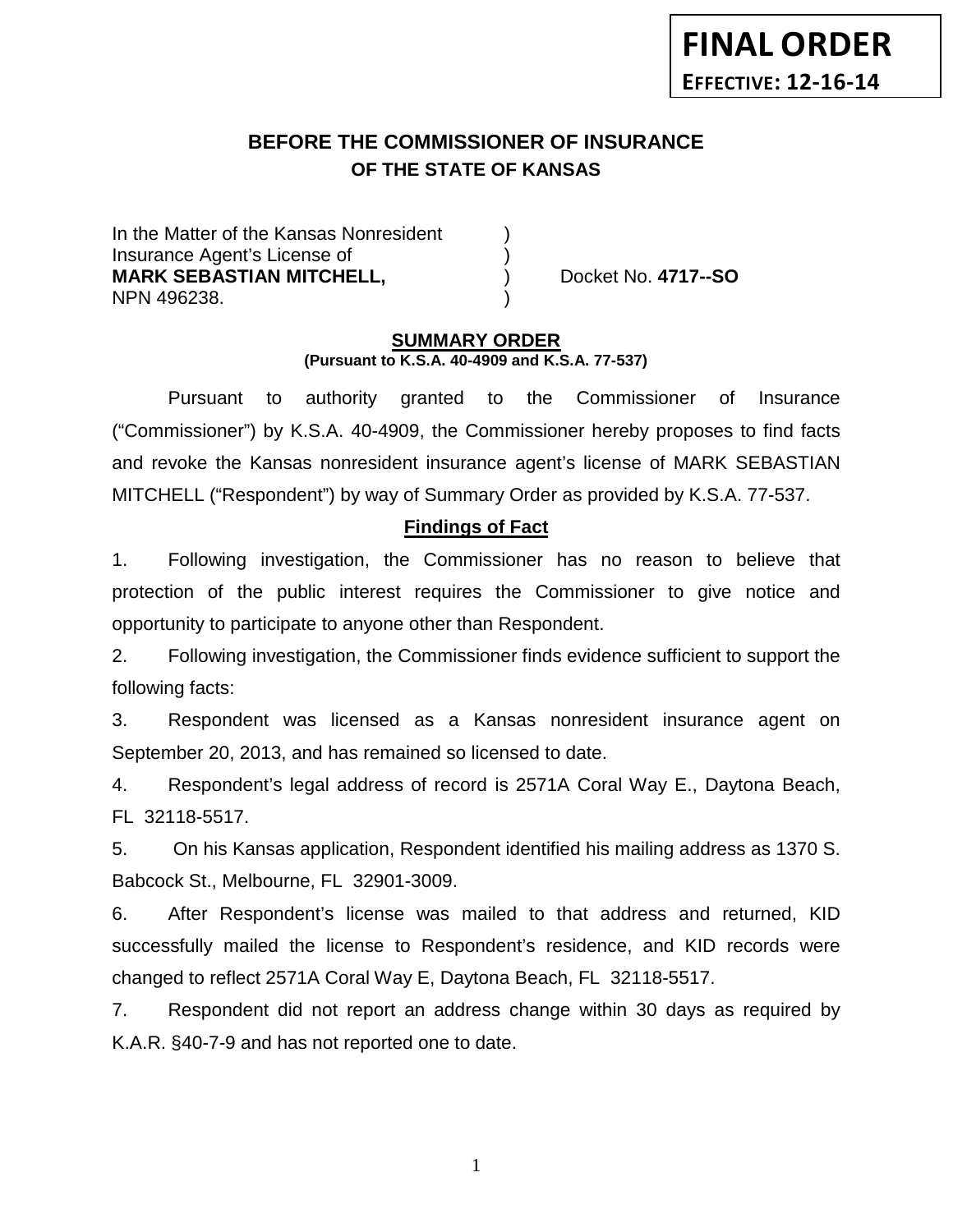8. Based on certain regulatory information databases, KID has cause to believe the following actions have been taken against Respondent's insurance producer licenses in other states:

a. In December 2012, South Dakota, denied Respondent's application for a license.

b. On or about November 11, 2013, Wisconsin denied Respondent's application for a license for failure to disclose on the application.

c. On or about April 21, 2014, Louisiana imposed a fine against Respondent for failure to report other states' actions.

d. On or about September 17, 2014, Iowa imposed a fine against Respondent and revoked his license for failure to report an address change and failure to report other states' actions.

9. Respondent did not disclose the South Dakota action on his Kansas application.

10. Respondent did not report the subsequent actions to KID within 30 days as required by K.A.R. §40-7-9(a) and has not reported them to date.

11. By letter dated November 12, 2014, counsel for KID summarized the foregoing facts and invited Respondent to reply by the close of business on November 24, 2014, if he disputed the statements of fact.

12. To date, Respondent has not replied and the letter has not been returned; thus the facts are deemed undisputed.

# **Applicable Law**

13. K.S.A. 40-4909(a) provides, in relevant part:

"The commissioner may deny, suspend, revoke or refuse renewal of any license issued under this act if the commissioner finds that the applicant or license holder has

(1) Provided incorrect, misleading, incomplete or untrue information in the license application.

(2) Violated:

(A) Any provision of chapter 40 of the Kansas Statutes Annotated, and amendments thereto, or any rule and regulation promulgated thereunder;

(B) any subpoena or order of the commissioner;

(C) any insurance law or regulation of another state; or

(D) any subpoena or order issued by the regulatory official for insurance in another state. . . .

(9) Had an insurance agent license, or its equivalent, denied, suspended or revoked in any other state, district or territory." K.S.A. 2013 Supp. 40- 4909(a).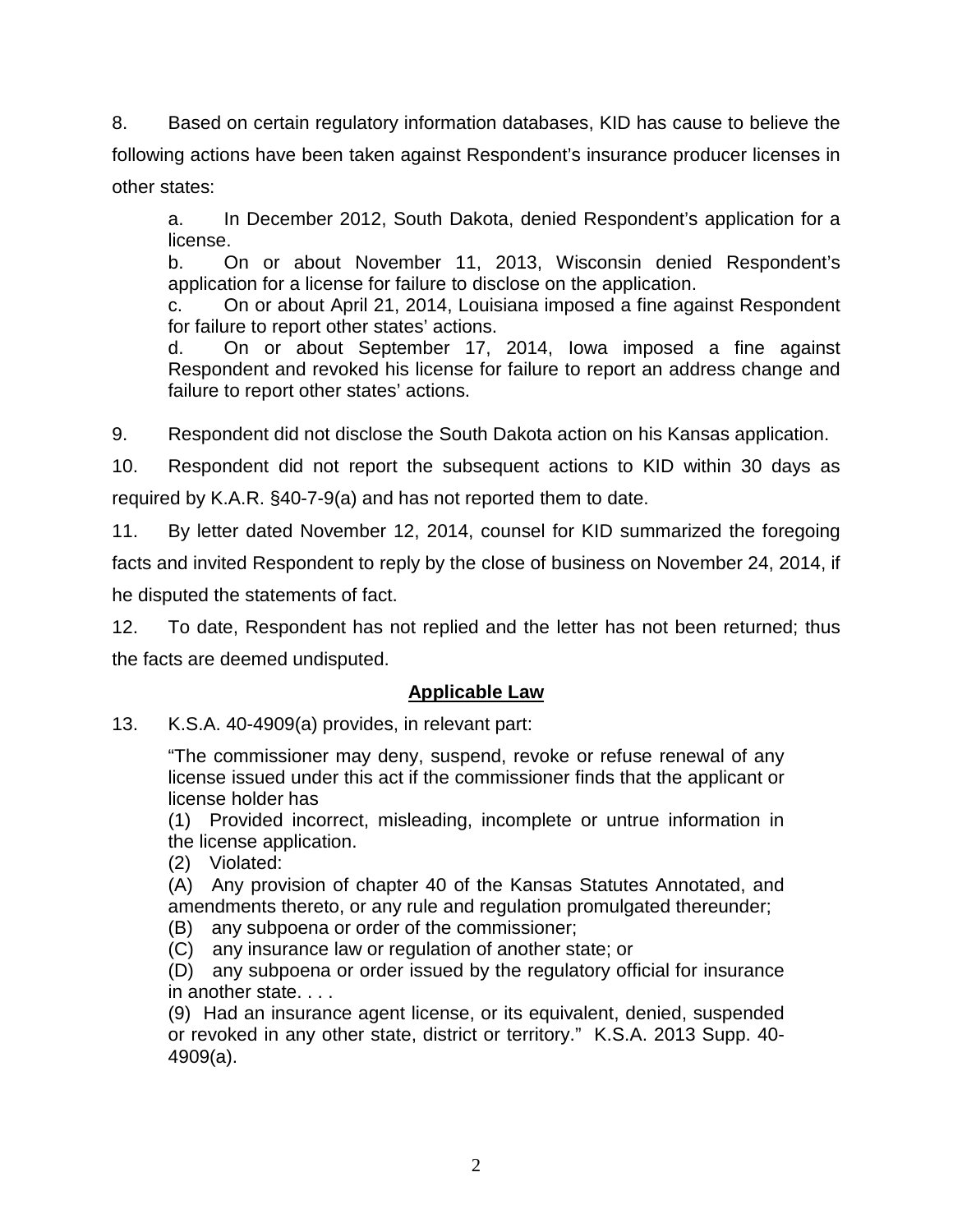14. In addition, the Commissioner may revoke any license issued under the Insurance Agents Licensing Act if the Commissioner finds that the interests of the insurer or the insurable interests of the public are not properly served under such license. K.S.A. 2013 Supp. 40-4909(b).

15. A person whose license has been revoked or suspended may not be employed directly or indirectly by an insurance company and "may not perform any act toward the solicitation of or transaction of" insurance business in Kansas. K.S.A. 2013 Supp. 40- 4909(g).

16. "Any action taken under this section which affects any license or imposes any administrative penalty shall be taken only after notice and an opportunity for hearing conducted in accordance with the provisions of the Kansas administrative procedures act." K.S.A. 2013 Supp. 40-4909(c).

17. "Each person licensed in this state as an insurance agent shall report the following to the commissioner of insurance within 30 days of occurrence: (a) Each disciplinary action on the agent's license or licenses by the insurance regulatory agency of any other state or territory of the United States; . . ." K.A.R. §40-7-9(a).

#### **Conclusions of Law**

18. The Commissioner has jurisdiction over Respondent as well as the subject matter of this proceeding, and such proceeding is held in the public interest.

19. The Commissioner finds that Respondent's license may be, and should be, revoked pursuant to K.S.A. 40-4909(a)(1) because Respondent provided false or incomplete information in the Kansas license application, and the information omitted was material to the Commissioner's consideration of the application because denial of a license by another state is a statutory basis for denial.

20. The Commissioner finds that Respondent's license may be, and should be, revoked pursuant to K.S.A. 40-4909(a)(2)(A) because Respondent repeatedly violated K.A.R. §40-7-9(a) by failing to report actions taken against his insurance producer licenses by the insurance regulatory authorities of other states.

21. In addition, the Commissioner finds that Respondent's license may be revoked pursuant to K.S.A. 40-4909(a)(2)(C) because the actions establish Respondent's violations of the insurance law and/or regulations of other states.

3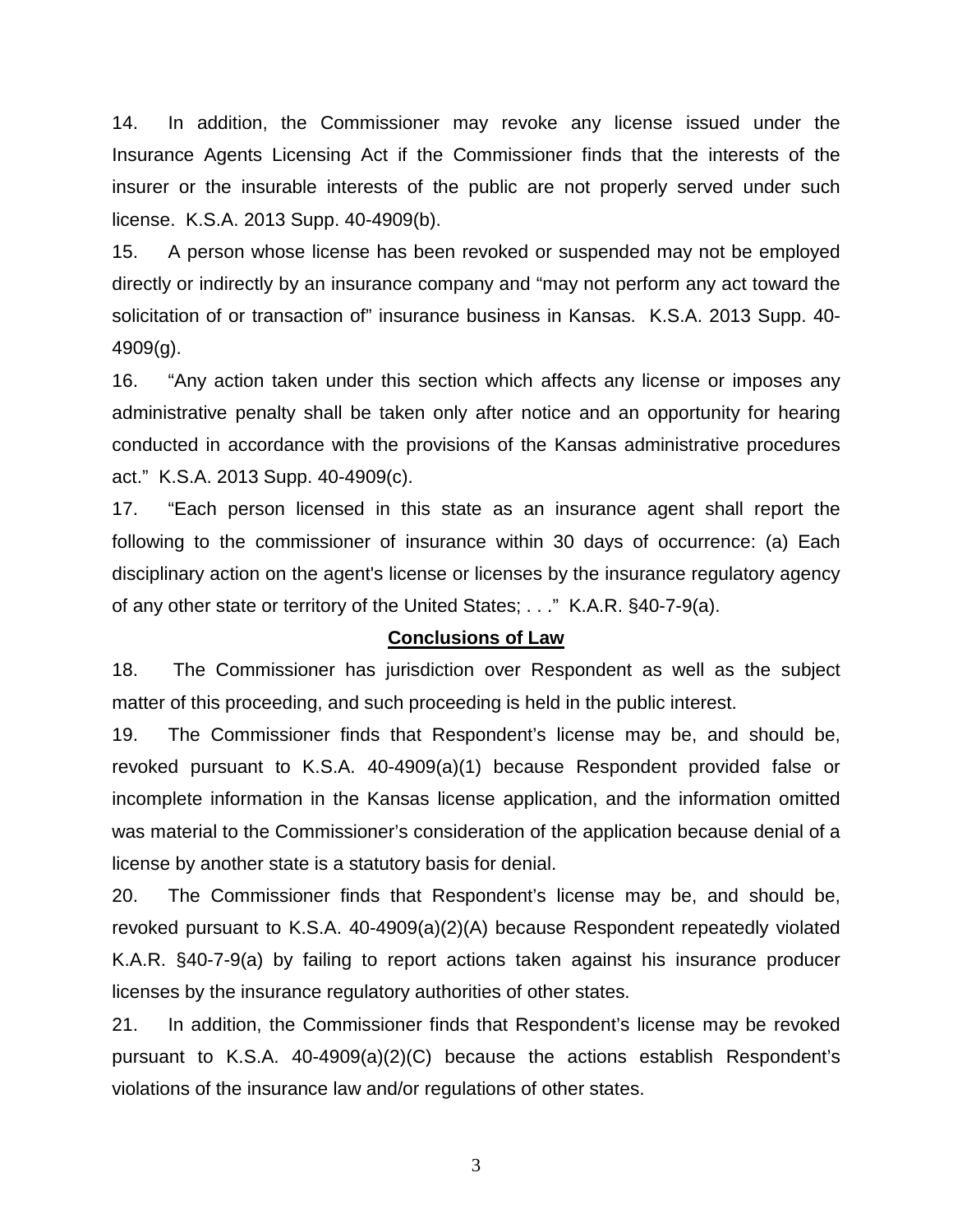22. Further, the Commissioner concludes that Respondent's license may be revoked pursuant to K.S.A. 40-4909(a)(9) because each denial, suspension, and revocation of a licensee's license in another state constitutes an independent ground for revocation in Kansas.

23. Finally, the Commissioner concludes that Respondent's license may be revoked pursuant to K.S.A. 40-4909(b) because it is not serving the interests of insurers or the insurable interests of the public.

24. Based on the facts and circumstances set forth herein, it appears that the use of summary proceedings in this matter is appropriate, in accordance with the provisions set forth in K.S.A. 77-537(a), in that the use of summary proceedings does not violate any provision of the law, the protection of the public interest does not require the KID to give notice and opportunity to participate to persons other than Respondent, and after investigation, KID believes in good faith that the allegations will be supported to the applicable standard of proof.

### **Policy to be Served**

Before issuing an insurance agent license, the Commissioner must determine that the applicant is qualified and has not committed any act that would be grounds for denial, suspension, or revocation. K.S.A. 40-4905(b). Further, the Commissioner may revoke any license issued under the Insurance Agents Licensing Act if the Commissioner finds that the interests of the insurer or the insurable interests of the public are not properly served under the license. The following action is appropriate to promote the security and integrity of the insurance business and protect insurance consumers by licensing, or continuing to license, persons or entities to sell, solicit, or negotiate insurance in the State of Kansas only if their conduct indicates they are both qualified and trustworthy.

**THE COMMISSIONER OF INSURANCE THEREFORE ORDERS** that the Kansas nonresident insurance agent's license of **MARK SEBASTIAN MITCHELL** is hereby **REVOKED**, and **MARK SEBASTIAN MITCHELL** shall **CEASE and DESIST** from the sale, solicitation, or negotiation of insurance, doing any act toward the sale, solicitation, or negotiation of insurance, and/or receiving compensation deriving from the

4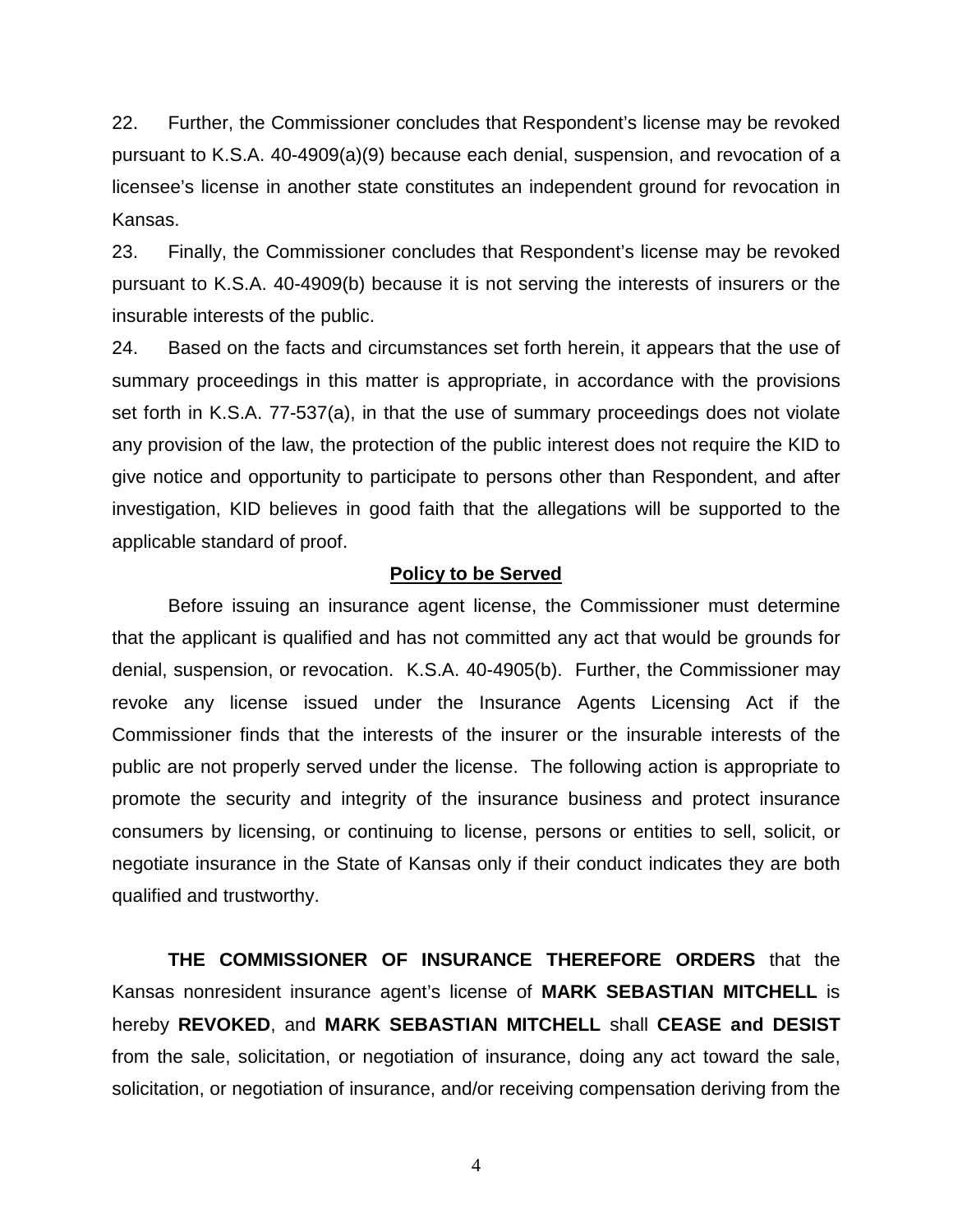sale, solicitation, or negotiation of insurance in Kansas or on Kansas risks through business conducted on and after the effective date of this order.

**It is further ordered,** pursuant to KSA 77-415(b)(2)(A), that this order is designated by KID as precedent.

## **IT IS SO ORDERED THIS \_\_25th\_\_ DAY OF NOVEMBER 2014, IN THE CITY OF TOPEKA, COUNTY OF SHAWNEE, STATE OF KANSAS.**



\_/s/ Sandy Praeger\_\_\_\_\_\_\_\_\_\_\_\_\_\_\_\_ Sandy Praeger Commissioner of Insurance

BY:

\_/s/ John Wine\_\_\_\_\_\_\_\_\_\_\_\_\_\_\_\_\_\_\_\_

John Wine General Counsel